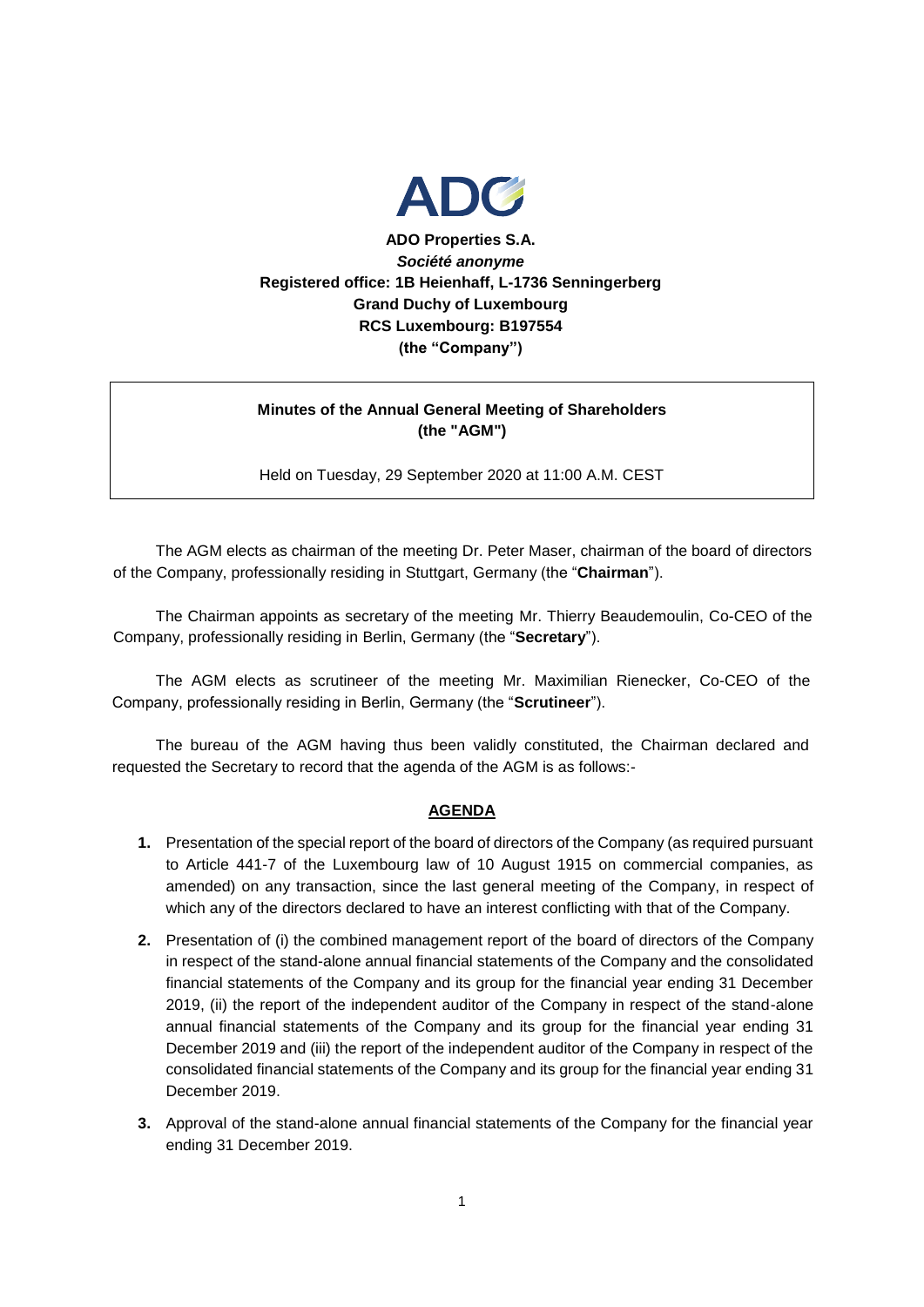- **4.** Approval of the consolidated financial statements of the Company and its group for the financial year ending 31 December 2019.
- **5.** Approval of the allocation of the statutory financial results for the financial year ending 31 December 2019.
- **6.** Approval of the granting of discharge (*quitus*) to all directors who held office during the financial year ending 31 December 2019 in respect of the performance of their duties during that financial year; furthermore and for declaratory purposes only, confirmation of the appointment of any directors who were appointed by co-optation since the last general meeting of shareholders of the Company.
- **7.** Approval of the re-appointment of Dr. Peter Maser as director of the Company for a period running from the date of this AGM until the annual general meeting to take place in the year 2023.
- **8.** Approval of the re-appointment of Mr. Thierry Beaudemoulin as director of the Company for a period running from the date of this AGM until the annual general meeting to take place in the year 2023.
- **9.** Approval of the re-appointment of Mr. Maximilian Rienecker as director of the Company for a period running from the date of this AGM until the annual general meeting to take place in the year 2023.
- **10.** Approval of the re-appointment of Ms. Arzu Akkemik as director of the Company for a period running from the date of this AGM until the annual general meeting to take place in the year 2023.
- **11.** Approval of the re-appointment of Dr. Michael Bütter as director of the Company for a period running from the date of this AGM until the annual general meeting to take place in the year 2023.
- **12.** Approval of the appointment of Mr. Thomas Zinnöcker as director of the Company for a period running from the date of this AGM until the annual general meeting to take place in the year 2023.
- **13.** Approval of the appointment of Mr. Claus Jorgensen as director of the Company for a period running from the date of this AGM until the annual general meeting to take place in the year 2023.
- **14.** Approval of the appointment of Mr. Thilo Schmid as director of the Company for a period running from the date of this AGM until the annual general meeting to take place in the year 2023.
- **15.** Approval of the following directors' remuneration applicable as from the start of the financial year 2020:
	- an annual fixed remuneration in a gross amount of EUR 150,000 for the role as the chairman of the board of directors of the Company;
	- an annual fixed remuneration in a gross amount of EUR 100,000 for the role as the deputy chairman of the board of directors of the Company;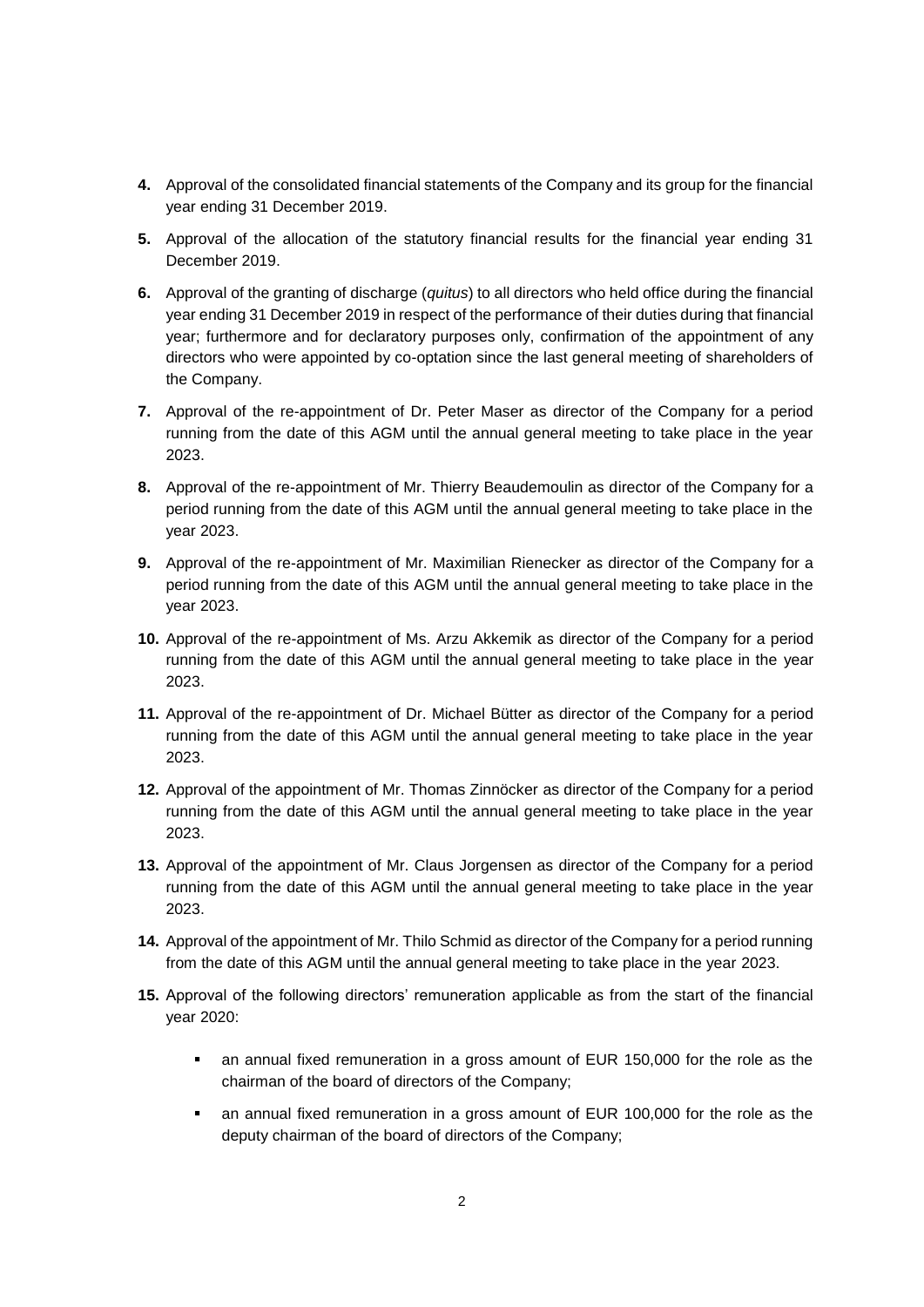- an annual fixed remuneration in a gross amount of EUR 75,000 for the role as a director of the Company (excluding the chairman and deputy chairman of the board of directors);
- an additional annual fixed remuneration in a gross amount of EUR 25,000 for any director who also acts as the chairman of any committee of the Company;
- an additional fee in a gross amount of EUR 1,500 per attendance of a director at any meeting of the board of directors of the Company or any meeting of a committee of the Company, of which the director is a member.
- **16.** Approval of the re-appointment of KPMG Luxembourg as independent auditor of the Company until the annual general meeting to take place in 2021.
- **17.** Approval of a buy-back programme of the Company enabling the redemption of Company's own shares.
- **18.** Approval (on an advisory and non-binding basis) of the remuneration policy of the Company.
- **19.** Approval (on an advisory and non-binding basis) of the remuneration report of the Company for the financial year ending 31 December 2019.

The convening notice of this AGM was published in accordance with Art. 3 of the Luxembourg Law of 24 May 2011 on the exercise of certain rights of shareholders in general meetings of listed companies, as amended.

More specifically this AGM was properly convened by publication of the convening notice:

- · in the *recueil électronique des sociétés et associations* (the Luxembourg official gazette) on 28 August 2020,
- on the website of the Company on 28 August 2020, and
- · in the Luxembourg newspaper *Tageblatt* on 28 August 2020.

In light of the exceptional circumstances surrounding the COVID-19 situation and in application of article 1 of the Luxembourg law of 20 June 2020 extending the period of time for measures relating to the holding of meetings of companies and other legal entities and notwithstanding any contrary provisions in the articles of association of the Company, the Company will not hold a physical meeting. The shareholders may exercise their rights at the AGM exclusively by appointing a special proxyholder. The practicalities and logistics of these arrangements are set out in section V at the end of the convening notice for this AGM.

Pursuant to the Luxembourg law of 10 August 1915 on commercial companies, as amended, the present AGM may deliberate on the resolutions regardless of the number of shareholders present and the number of shares represented, and the resolutions on the agenda may be adopted by a simple majority of the votes validly cast by the shareholders present or represented.

It appears from the attendance list, that out of the total of one hundred four million seven hundred eightyfive thousand nine hundred thirty (104,785,930) dematerialised shares representing the entire issued share capital as of 15 September 2020 (the record date), a total of 61,628,070 (58.81%) shares are present or represented at the present AGM.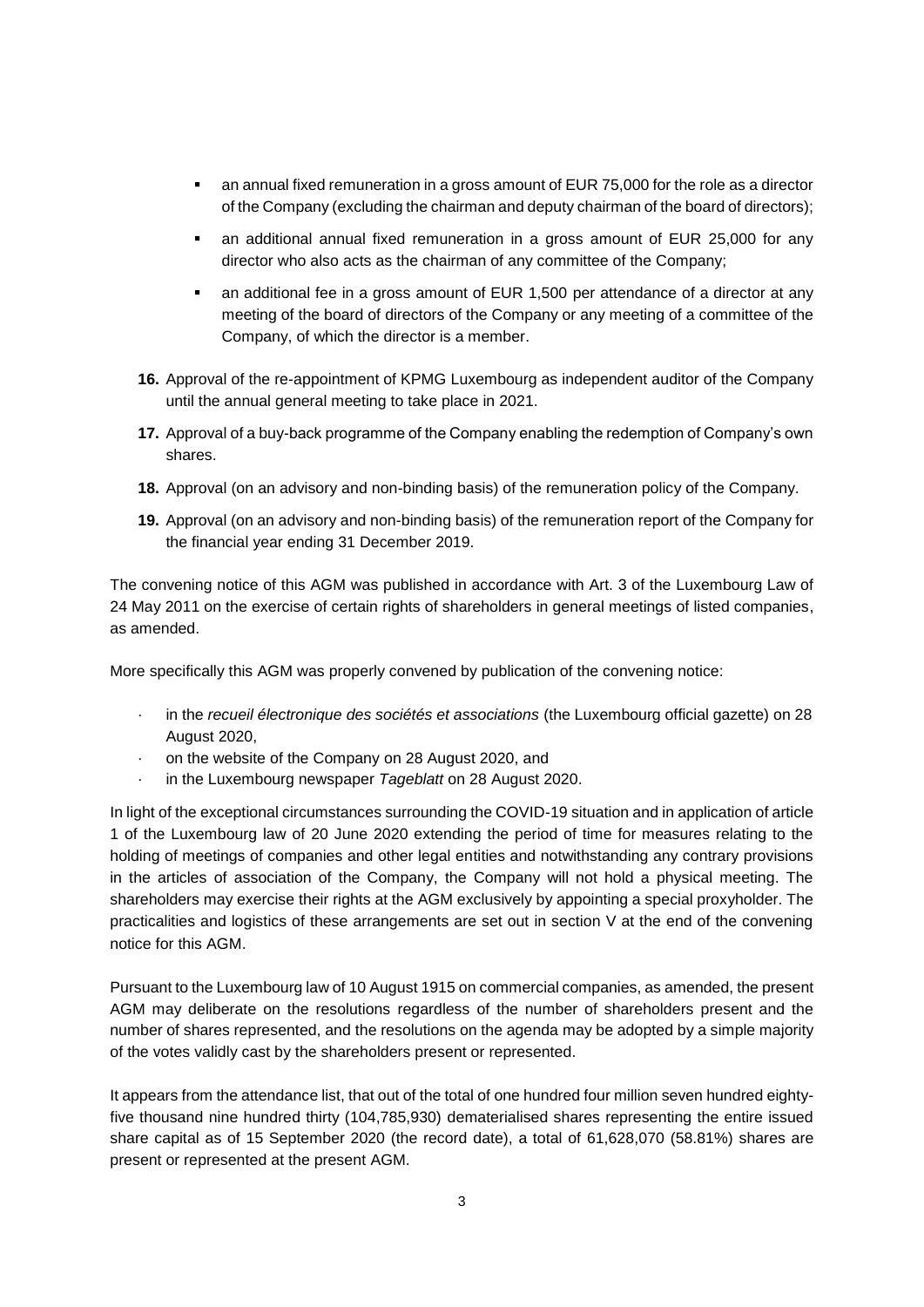The present AGM is regularly constituted and may validly deliberate on all items of the agenda.

The AGM, having confirmed that the shareholders had been fully informed of the foregoing agenda in advance, adopted the following resolutions:

#### **AGM RESOLUTIONS**

**1. Presentation of the special report of the board of directors of the Company (as required pursuant to Article 441-7 of the Luxembourg law of 10 August 1915 on commercial companies, as amended) on any transaction, since the last general meeting of the Company, in respect of which any of the directors declared to have an interest conflicting with that of the Company.**

#### *No resolution required.*

**2. Presentation of (i) the combined management report of the board of directors of the Company in respect of the stand-alone annual financial statements of the Company and the consolidated financial statements of the Company and its group for the financial year ending 31 December 2019, (ii) the report of the independent auditor of the Company in respect of the stand-alone annual financial statements of the Company and its group for the financial year ending 31 December 2019 and (iii) the report of the independent auditor of the Company in respect of the consolidated financial statements of the Company and its group for the financial year ending 31 December 2019.**

#### *No resolution required.*

### **3. Approval of the stand-alone annual financial statements of the Company for the financial year ending 31 December 2019.**

The General Meeting, after having reviewed the management report of the board of directors of the Company and the report of the independent auditor of the Company, approves the stand-alone annual financial statements for the financial year ending 31 December 2019 in their entirety.

| Votes for:     | 61,587,291 |
|----------------|------------|
| Abstentions:   | 40.779     |
| Votes against: |            |

Consequently, the resolution is approved.

# **4. Approval of the consolidated financial statements of the Company and its group for the financial year ending 31 December 2019.**

The General Meeting, after having reviewed the management report of the board of directors of the Company and the report of the independent auditor of the Company, approves the consolidated financial statements of the Company and its group for the financial year ending 31 December 2019 in their entirety.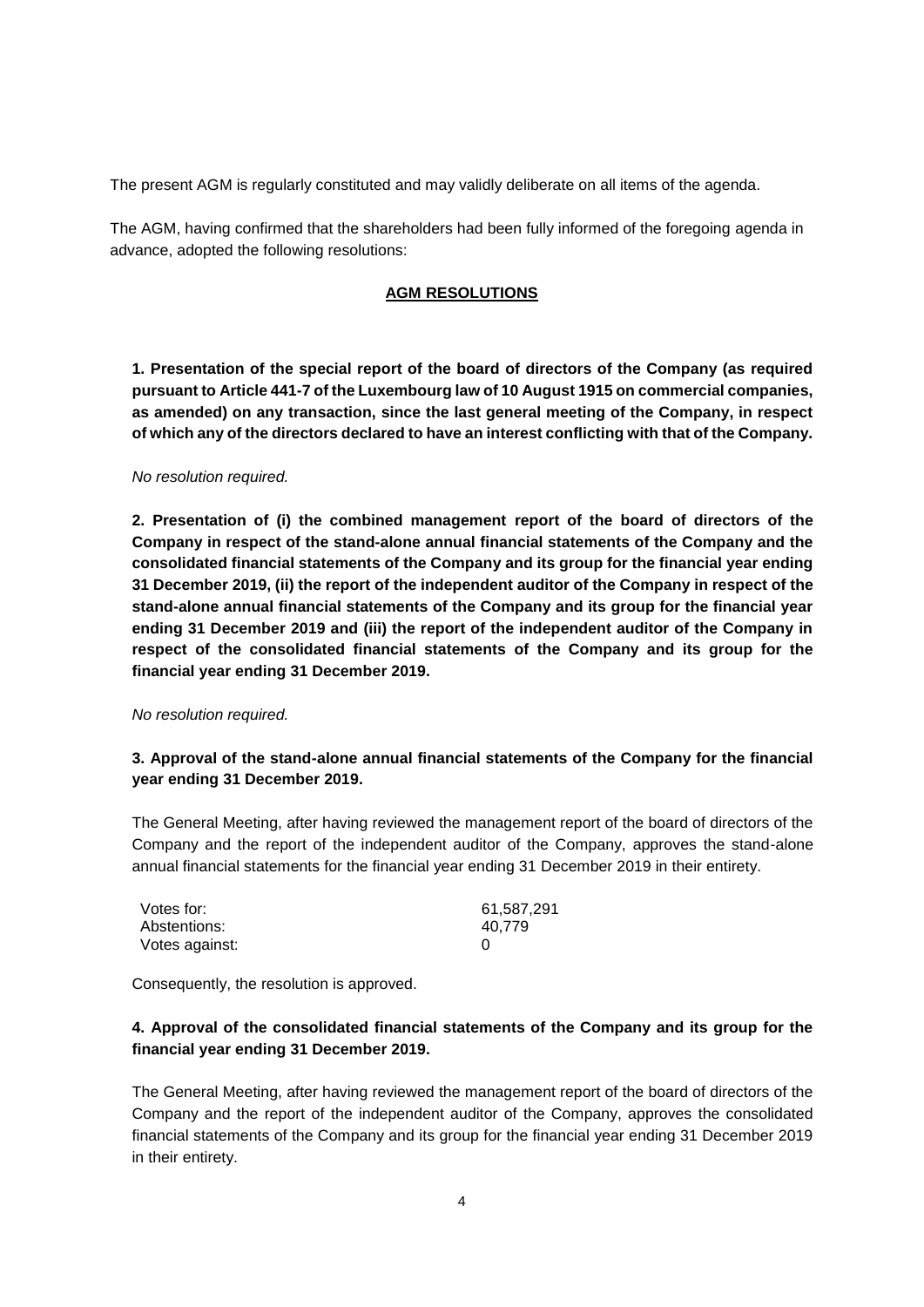| Votes for:     | 61,587,291 |
|----------------|------------|
| Abstentions:   | 40.779     |
| Votes against: |            |

Consequently, the resolution is approved.

#### **5. Approval of the allocation of the statutory financial results for the financial year ending 31 December 2019.**

The General Meeting acknowledges that the net profit of the Company amounts to EUR 391,874,636 according to the stand-alone financial statements of the Company and resolves to carry it forward to the next financial year.

| Votes for:     | 61,628,069 |
|----------------|------------|
| Abstentions:   |            |
| Votes against: |            |

Consequently, the resolution is approved.

**6. Approval of the granting of discharge (quitus) to all directors who held office during the financial year ending 31 December 2019 in respect of the performance of their duties during that financial year; furthermore and for declaratory purposes only, confirmation of the appointment of any directors who were appointed by co-optation since the last general meeting of shareholders of the Company.**

The General Meeting resolves (i) to grant discharge (quitus) to all directors who held office during the financial year ending 31 December 2019 in respect of the performance of their duties during that financial year and (ii) furthermore, for declaratory purposes only, to confirm the appointment of any present or former directors of the Company who were appointed by co-optation since the last general meeting of shareholders of the Company.

| Votes for:     | 61,068,857 |
|----------------|------------|
| Abstentions:   | 50.763     |
| Votes against: | 508.450    |

Consequently, the resolution is approved.

**7. Approval of the re-appointment of Dr. Peter Maser as director of the Company for a period running from the date of this AGM until the annual general meeting to take place in the year 2023.**

The General Meeting approves the re-appointment of Dr. Peter Maser as director of the Company for a period running from the date of this AGM until the annual general meeting of the Company to take place in the year 2023.

| Votes for:     | 59,845,177 |
|----------------|------------|
| Abstentions:   |            |
| Votes against: | 1,782,893  |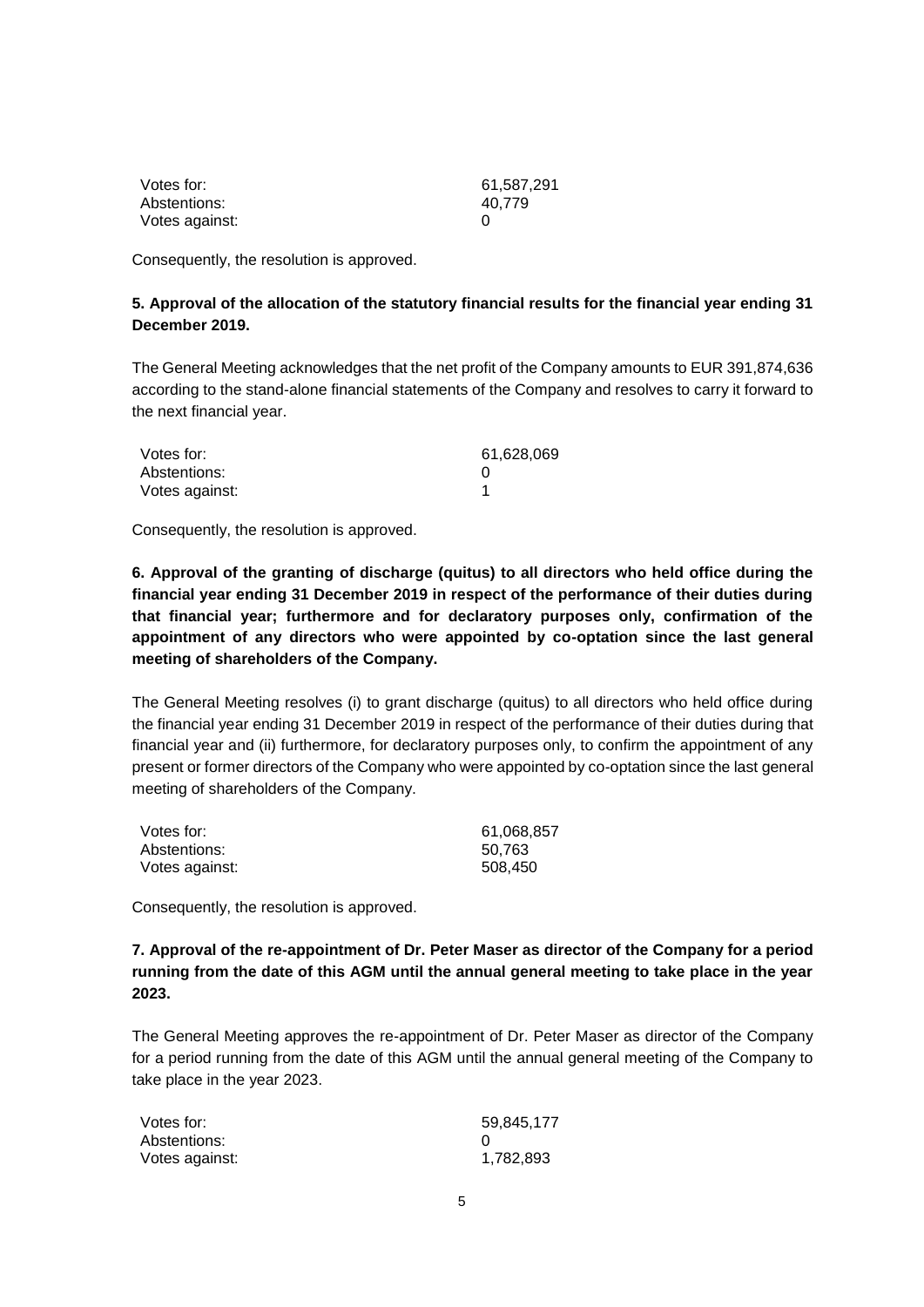Consequently, the resolution is approved.

# **8. Approval of the re-appointment of Mr. Thierry Beaudemoulin as director of the Company for a period running from the date of this AGM until the annual general meeting to take place in the year 2023.**

The General Meeting approves the re-appointment of Mr. Thierry Beaudemoulin as director of the Company for a period running from the date of this AGM until the annual general meeting of the Company to take place in the year 2023.

| Votes for:     | 60.941.687 |
|----------------|------------|
| Abstentions:   |            |
| Votes against: | 686.383    |

Consequently, the resolution is approved.

# **9. Approval of the re-appointment of Mr. Maximilian Rienecker as director of the Company for a period running from the date of this AGM until the annual general meeting to take place in the year 2023.**

The General Meeting approves the re-appointment of Mr. Maximilian Rienecker as director of the Company for a period running from the date of this AGM until the annual general meeting of the Company to take place in the year 2023.

| Votes for:     | 60,908,223 |
|----------------|------------|
| Abstentions:   |            |
| Votes against: | 719.847    |

Consequently, the resolution is approved.

## **10. Approval of the re-appointment of Ms. Arzu Akkemik as director of the Company for a period running from the date of this AGM until the annual general meeting to take place in the year 2023.**

The General Meeting approves the re-appointment of Ms. Arzu Akkemik as director of the Company for a period running from the date of this AGM until the annual general meeting of the Company to take place in the year 2023.

| Votes for:     | 61,626,500 |
|----------------|------------|
| Abstentions:   |            |
| Votes against: | 1.570      |

Consequently, the resolution is approved.

**11. Approval of the re-appointment of Dr. Michael Bütter as director of the Company for a period running from the date of this AGM until the annual general meeting to take place in the year 2023.**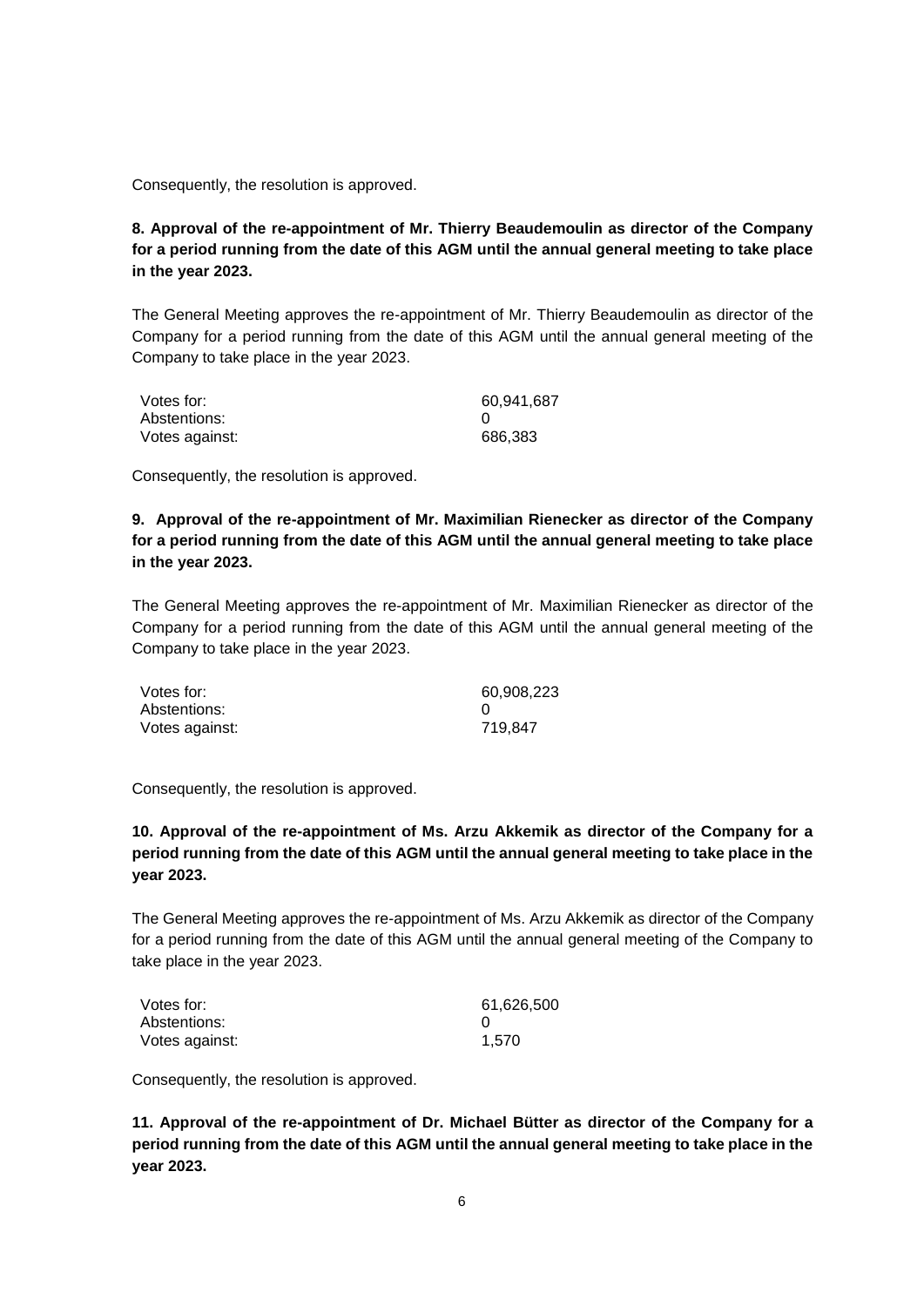The General Meeting approves the re-appointment of Dr. Michael Bütter as director of the Company for a period running from the date of this AGM until the annual general meeting of the Company to take place in the year 2023.

| Votes for:     | 61,059,364 |
|----------------|------------|
| Abstentions:   |            |
| Votes against: | 568.706    |

Consequently, the resolution is approved.

**12. Approval of the appointment of Mr. Thomas Zinnöcker as director of the Company for a period running from the date of this AGM until the annual general meeting to take place in the year 2023.**

The General Meeting approves the appointment of Mr. Thomas Zinnöcker as director of the Company for a period running from the date of this AGM until the annual general meeting of the Company to take place in the year 2023.

| Votes for:     | 61,119,621 |
|----------------|------------|
| Abstentions:   |            |
| Votes against: | 508,449    |

Consequently, the resolution is approved.

**13. Approval of the appointment of Mr. Claus Jorgensen as director of the Company for a period running from the date of this AGM until the annual general meeting to take place in the year 2023.** 

The General Meeting approves the appointment of Mr. Claus Jorgensen as director of the Company for a period running from the date of this AGM until the annual general meeting of the Company to take place in the year 2023.

| Votes for:     | 61,030,999 |
|----------------|------------|
| Abstentions:   |            |
| Votes against: | 597.071    |

Consequently, the resolution is approved.

## **14. Approval of the appointment of Mr. Thilo Schmid as director of the Company for a period running from the date of this AGM until the annual general meeting to take place in the year 2023.**

The General Meeting approves the appointment of Mr. Thilo Schmid as director of the Company for a period running from the date of this AGM until the annual general meeting of the Company to take place in the year 2023.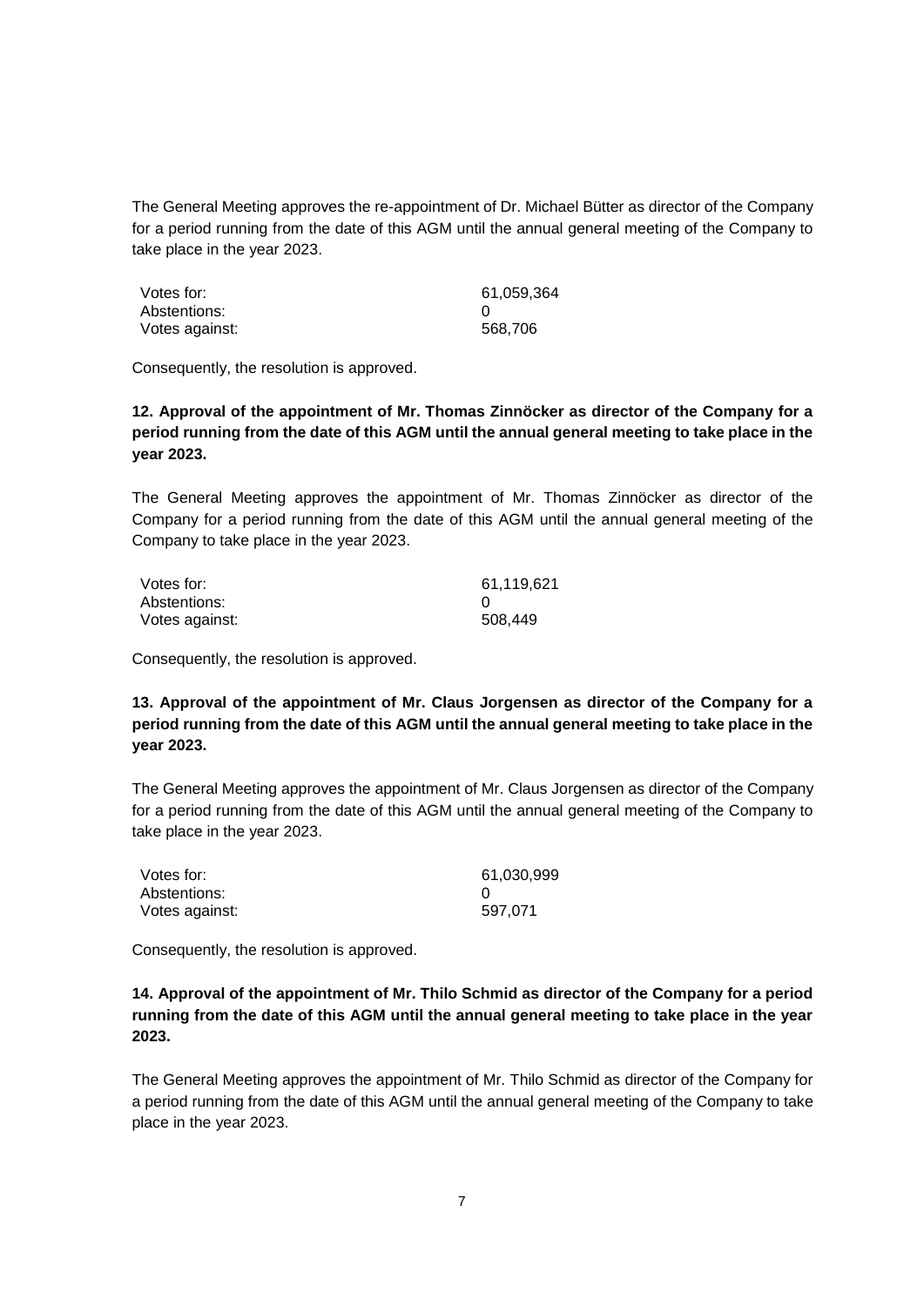| Votes for:     | 61,030,999 |
|----------------|------------|
| Abstentions:   |            |
| Votes against: | 597.071    |

Consequently, the resolution is approved.

**15. Approval of the following directors' remuneration applicable as from the start of the financial year 2020:**

- **an annual fixed remuneration in a gross amount of EUR 150,000 for the role as the chairman of the board of directors of the Company;**
- **an annual fixed remuneration in a gross amount of EUR 100,000 for the role as the deputy chairman of the board of directors of the Company;**
- **an annual fixed remuneration in a gross amount of EUR 75,000 for the role as a director of the Company (excluding the chairman and deputy chairman of the board of directors);**
- **an additional annual fixed remuneration in a gross amount of EUR 25,000 for any director who also acts as the chairman of any committee of the Company;**
- **an additional fee in a gross amount of EUR 1,500 per attendance of a director at any meeting of the board of directors of the Company or any meeting of a committee of the Company, of which the director is a**

The General Meeting approves the following directors' remuneration applicable as from the start of the financial year 2020:

- an annual fixed remuneration in a gross amount of EUR 150,000 for the role as the chairman of the board of directors of the Company;
- an annual fixed remuneration in a gross amount of EUR 100,000 for the role as the deputy chairman of the board of directors of the Company;
- an annual fixed remuneration in a gross amount of EUR 75,000 for the role as a director of the Company (excluding the chairman and deputy chairman of the board of directors);
- an additional annual fixed remuneration in a gross amount of EUR 25,000 for any director who also acts as the chairman of any committee of the Company;
- an additional fee in a gross amount of EUR 1,500 per attendance of a director at any meeting of the board of directors of the Company or any meeting of a committee of the Company, of which the director is a member.

| Votes for:     | 60,428,049 |
|----------------|------------|
| Abstentions:   |            |
| Votes against: | 1,200,021  |

Consequently, the resolution is approved.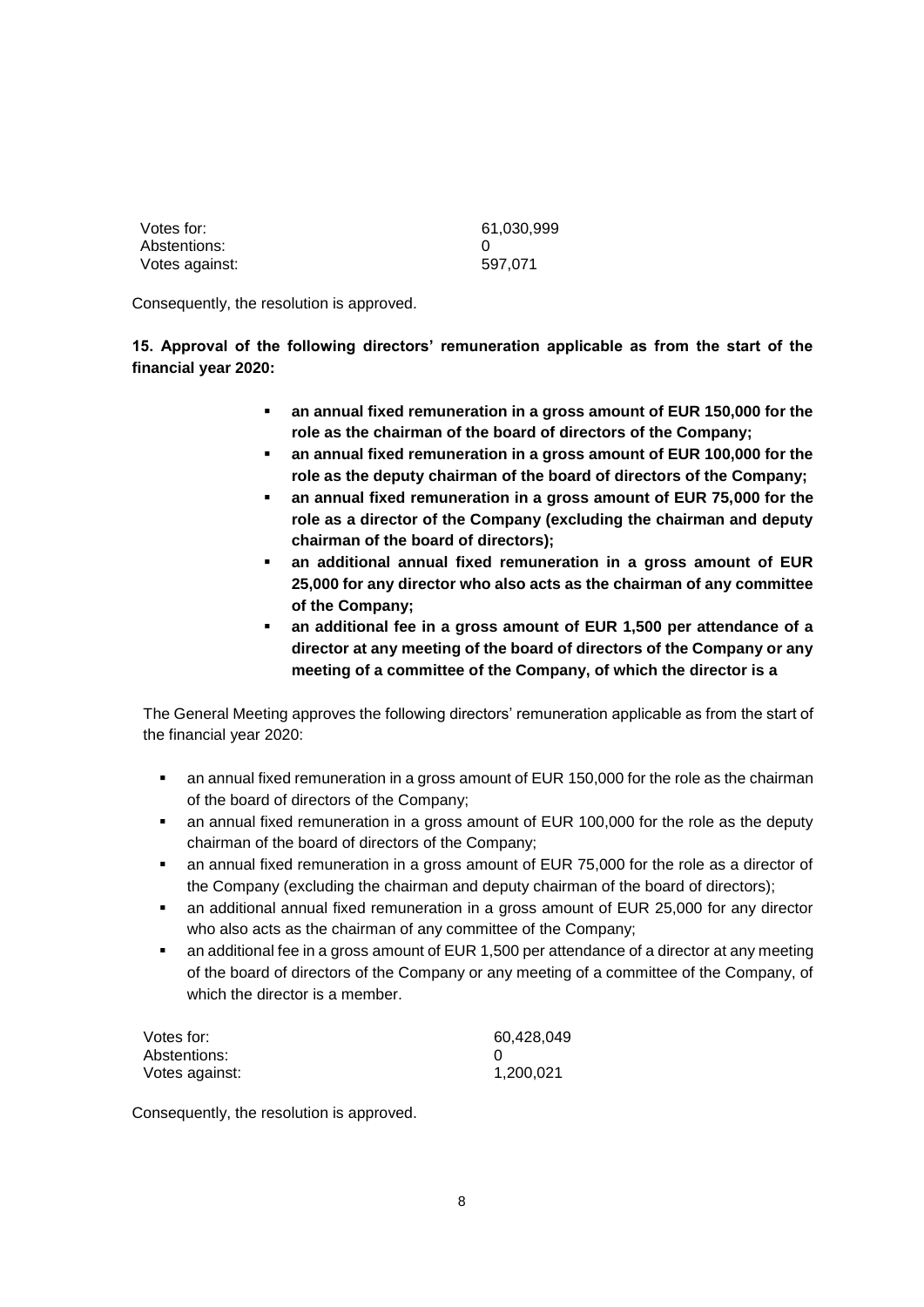### **16. Approval of the re-appointment of KPMG Luxembourg as independent auditor of the Company until the annual general meeting to take place in 2021.**

The General Meeting decides to approve the re-appointment of KPMG Luxembourg, société cooperative, with registered office at 39, avenue John F. Kennedy, L-1855 Luxembourg as independent auditor of the Company in relation to the statutory annual financial statements of the Company and the consolidated financial statements of the Company and its group for a term which will expire at the end of the annual general meeting of shareholders of the Company to take place in 2021.

| Votes for:     | 61,585,720 |
|----------------|------------|
| Abstentions:   |            |
| Votes against: | 42,350     |

Consequently, the resolution is approved.

## **17. Approval of a buy-back programme of the Company enabling the redemption of Company's own shares.**

The General Meeting grants all powers to the board of directors of the Company, with option to delegate, to buy-back, either directly or through a subsidiary of the Company, shares of the Company for a period of five (5) years following the date of the present General Meeting. In particular, the General Meeting resolves that the aggregate amount of the shares of the Company which may be acquired may not exceed 10% of the aggregate amount of the issued share capital of the Company at the date of exercise of the present authorisation.

In each individual case, the buy-back is to be conducted, at the choice of the board of directors of the Company or the delegate of the board of directors of the Company (the "**Delegate**"), (i) through the stock exchange, or (ii) by means of a purchase offer addressed to all shareholders, or (iii) by means of a public invitation to submit a sale offer, or (iv) by means of issuing tendering rights to shareholders.

i. To the extent that the buy-back is conducted through the stock exchange, the repurchase price per share (excluding any ancillary buy-back costs and without any tax grossup obligation) paid by the Company may not exceed, by more than 10%, or fall short, by more than 20%, of the price for a share of the Company in Xetra trading (or a functionally comparable successor system to the Xetra system) at the Frankfurt Stock Exchange ascertained on the trading day by the opening auction;

ii. To the extent that the buy-back is conducted through a purchase offer addressed to all shareholders (the **"Offer**"), the repurchase price per share (excluding any ancillary buy-back costs and without any tax gross-up obligation) offered and paid by the Company may not exceed, by more than 10%, or fall short, by more than 20%, of the average of the closing prices of shares of the Company in Xetra trading (or a functionally comparable successor system to the Xetra system) at the Frankfurt Stock Exchange on the last two exchange trading days before the date of the publication of the Offer.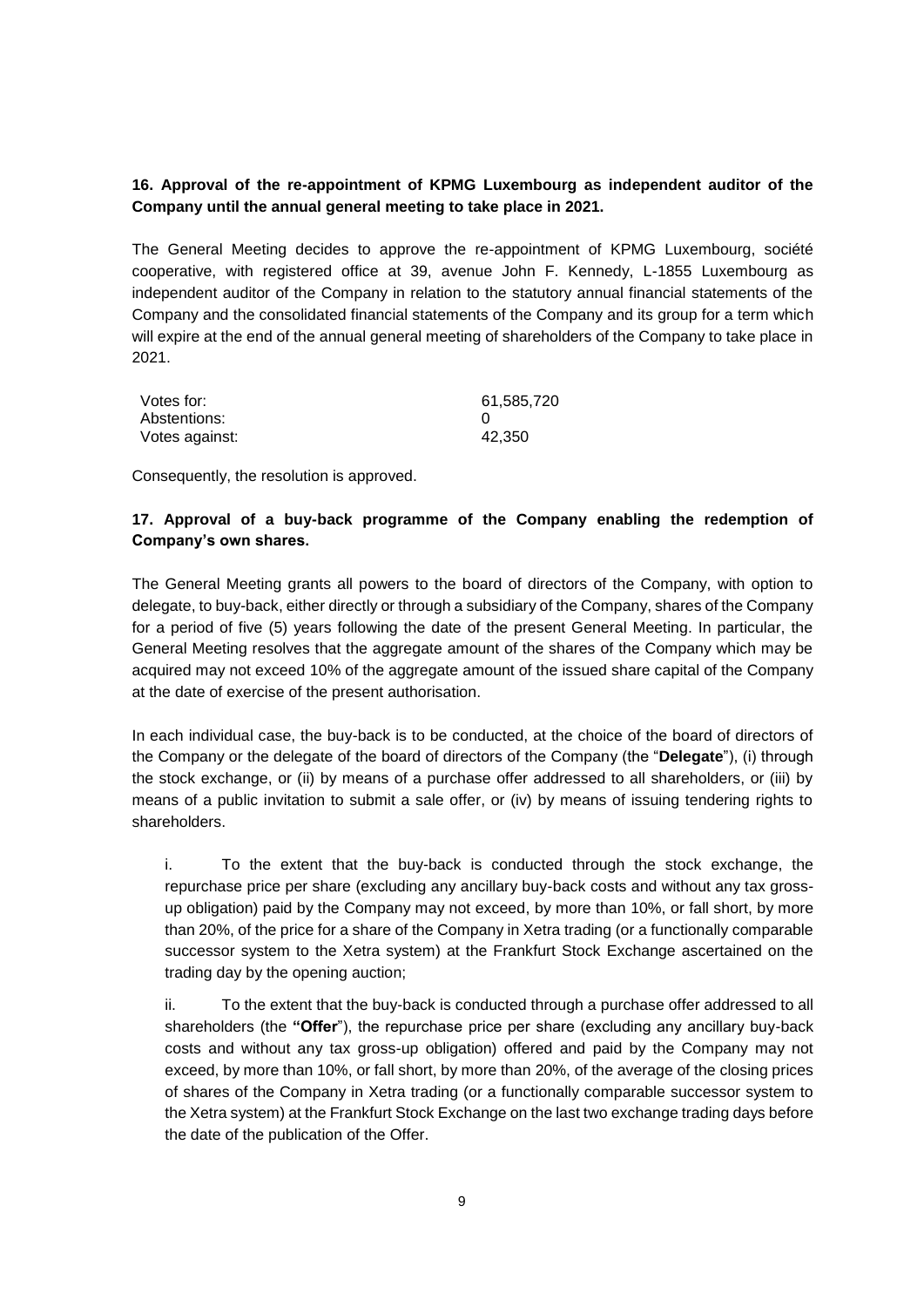In the event that a significant change in the share price occurs after the publication of the Offer, the Offer may be adjusted. In case of an adjustment, the reference price is the closing price of the last exchange trading day before the date of the publication of the adjustment, and the 10% limit for exceeding or 20% limit for falling short shall be applied to this price. In the event that an Offer is oversubscribed, the buy-back may be conducted in accordance with the proportion of the shareholdings held by the tendering shareholders in relation to each other (shareholding quotas) or in accordance with the proportion of the tendered shares (tendering quotas). In addition, (i) in order to avoid fraction of shares, rounding may be applied and (ii) a preferential acceptance of small numbers of shares may be provided for. The Offer may also stipulate additional conditions;

iii. To the extent that the buy-back is conducted through a public invitation to all shareholders to submit a sale offer, the Company will determine a price range per share within which the sales offers can be submitted. The purchase price per share offered and paid by the Company (excluding incidental acquisition costs) may not exceed, by more than 10%, or fall short, by more than 20%, of the average closing prices of shares of the Company in Xetra trading (or a functionally comparable successor system to the Xetra system) at the Frankfurt Stock Exchange on the last two exchange trading days before the date of the publication of the public invitation to submit a sale offer.

If after the publication of invitation to submit a sale offer there are significant deviations in the relevant share price, the invitation to submit sale offer may be adjusted. In case of an adjustment, the relevant reference price shall be the closing price of the last trading day prior to the date of the publication of the adjustment. In the event that not all sales offers of an equal value can be accepted due to the volume limitation, the buy-back may be conducted in accordance with the proportion of the shareholdings held by the tendering shareholders in relation to each other (shareholding quotas) or in accordance with the proportion of the tendered shares (tendering quotas). In addition, (i) in order to avoid fraction of shares, rounding may be applied and (ii) a preferential acceptance of small numbers of shares may be provided for. The public invitation may also stipulate additional conditions;

iv. To the extent that the buy-back is conducted through issuing tender rights to the shareholders, these shares can be allocated per share held in the Company. In accordance with the ratio of the Company's share capital to the volume of shares to be repurchased by the Company, a correspondingly fixed number of tender rights entitles the holder to sell one of the Company's shares to the Company. Tender rights may also be issued in such manner that one tender right is issued for a number of shares determined on the ratio of the Company's share capital to the buy-back volume. Fractions of tender rights shall not be issued and in this case, the corresponding fractional tender rights shall be excluded. The price or the limit values of the offered purchase price range (each without incidental acquisition costs) at which a share can be sold to the Company upon exercising the tender right is determined in accordance with the provisions of paragraph (iii) above, with the relevant determination date being that of the publication of the repurchase offer granting tender rights, and be adjusted as necessary, with the relevant adjustment date being that of the publication of the adjustment, if any. The Board of Directors, with option to delegate, shall determine the details of the tender rights, in particular their content, term, and, if applicable, tradability.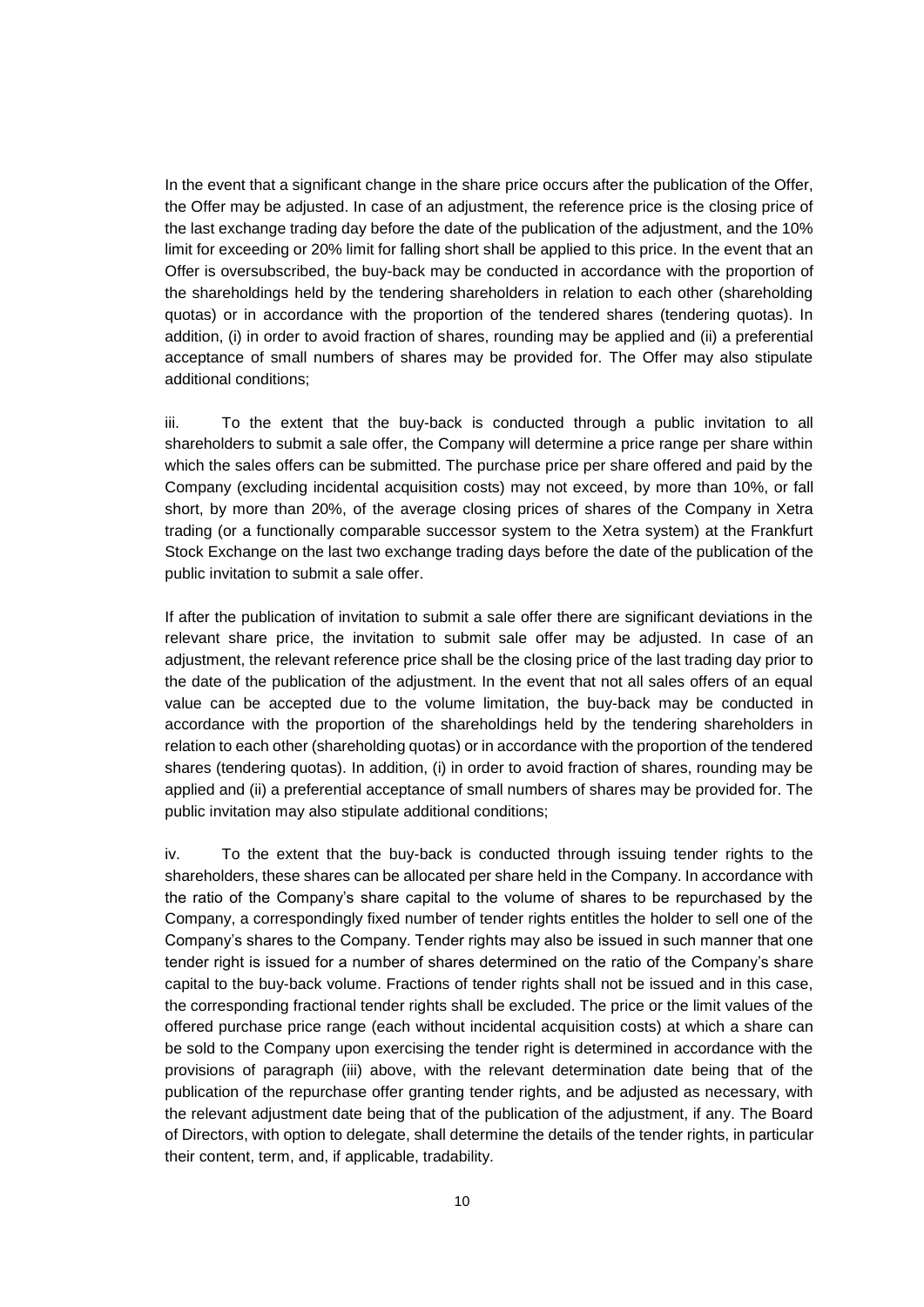The Company is authorised to use the shares that have been or will be acquired as a result of this authorisation or by any other reasons, in addition to selling them on the stock exchange, for all other legally permissible purposes, in particular, but not exclusively, for the following purposes:

i. The shares may be sold against cash or against contributions in kind for any purposes or used in order to fulfil obligations or to secure obligations or rights to acquire shares in the Company, in particular under convertible bonds, warrant bonds, profit participation rights and/or participating bonds or combinations thereof issued by the Company; or

ii. The shares may be offered for acquisition or be promised and/or transferred, as part of any management incentive programme to employees of the Company, to members of the Company's Board of Directors, appointed daily managers or any other corporate officers of the Company; or

iii. The shares may be offered to all shareholders, so that they may acquire shares of the Company in exchange for the (also partial) assignment of their claim to the payment of the dividend, which comes into existence with the resolution of the Company's annual general meeting of shareholders (scrip dividend).

Any acquired shares under the buy-back authorisation shall be held by the Company or by a subsidiary of the Company as treasury shares with their voting and dividend rights being suspended for the period of time they are held by the Company or by a subsidiary of the Company and are available for distribution by the Board of Directors, or the Delegate, if delegated by the board of directors of the Company, at its full discretion without applying a principle of equality among shareholders.

This authorisation may be exercised by and all powers are granted to the board of directors of the Company, with the power to delegate, to ensure the implementation of this authorisation.

| Votes for:     | 60,820,048 |
|----------------|------------|
| Abstentions:   | 18.068     |
| Votes against: | 789.954    |

Consequently, the resolution is approved.

#### **18. Approval (on an advisory and non-binding basis) of the remuneration policy of the Company.**

The General Meeting approves on an advisory non-binding basis the remuneration policy of the Company established by the board of directors of the Company in its entirety.

| Votes for:     | 42,316,216 |
|----------------|------------|
| Abstentions:   | 393.515    |
| Votes against: | 18.918.339 |

Consequently, the resolution is approved.